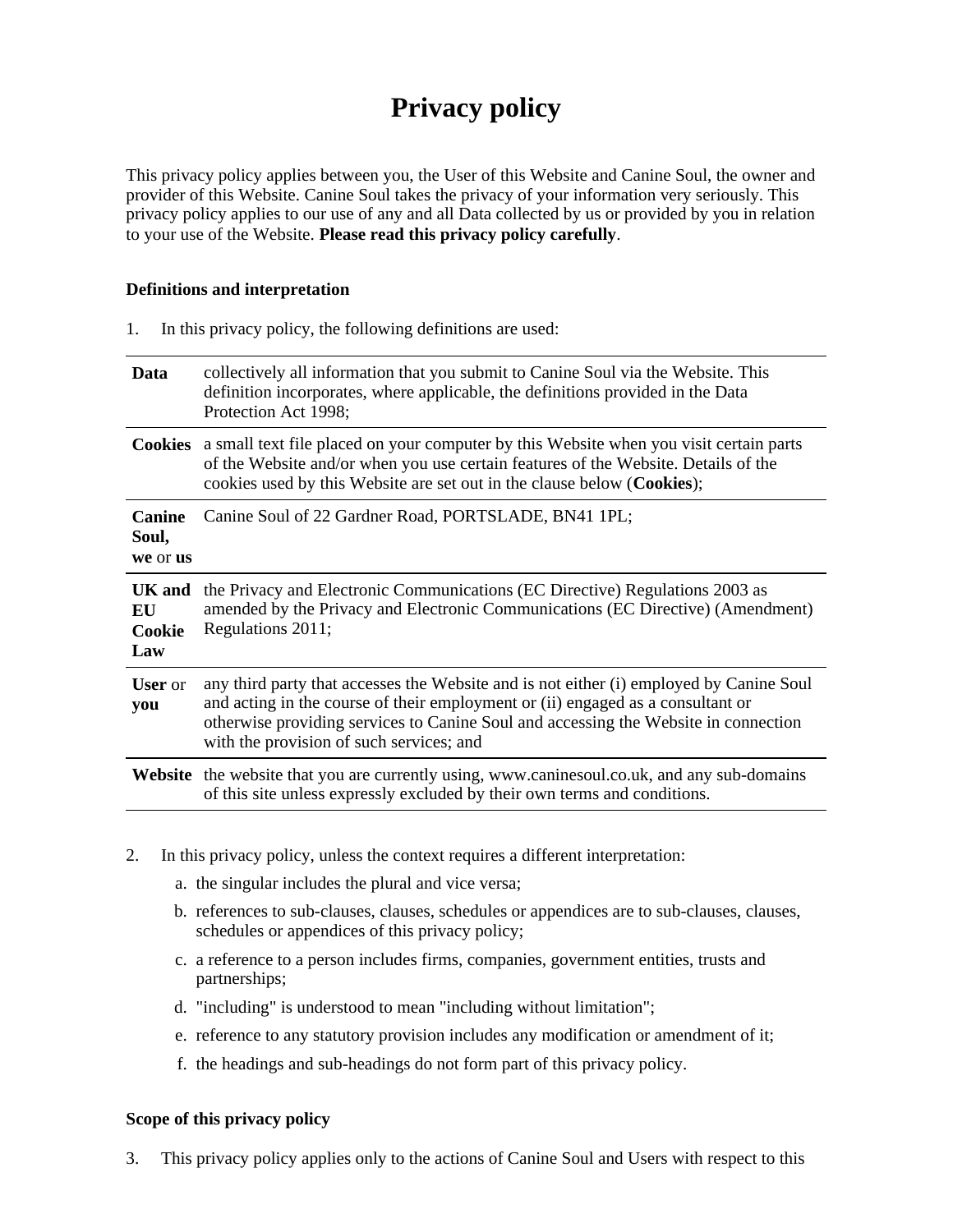Website. It does not extend to any websites that can be accessed from this Website including, but not limited to, any links we may provide to social media websites.

# **Data collected**

- 4. We may collect the following Data, which includes personal Data, from you:
	- a. Name
	- b. Contact Information such as email addresses and telephone numbers;
	- c. IP address (automatically collected);
	- d. A list of URLs starting with a referring site, your activity on this Website, and the site you exit to (automatically collected);

in each case, in accordance with this privacy policy.

#### **Our use of Data**

- 5. For purposes of the Data Protection Act 1998, Canine Soul is the "data controller".
- 6. We will retain any Data you submit for 12 months.
- 7. Unless we are obliged or permitted by law to do so, and subject to any third party disclosures specifically set out in this policy, your Data will not be disclosed to third parties. This does not include our affiliates and / or other companies within our group.
- 8. All personal Data is stored securely in accordance with the principles of the Data Protection Act 1998. For more details on security see the clause below (**Security**).
- 9. Any or all of the above Data may be required by us from time to time in order to provide you with the best possible service and experience when using our Website. Specifically, Data may be used by us for the following reasons:
	- a. internal record keeping;
	- b. transmission by email of promotional materials that may be of interest to you;
	- c. New Classes and Clubs;

in each case, in accordance with this privacy policy.

#### **Third party websites and services**

10. Canine Soul may, from time to time, employ the services of other parties for dealing with certain processes necessary for the operation of the Website. The providers of such services do not have access to certain personal Data provided by Users of this Website.

#### **Links to other websites**

11. This Website may, from time to time, provide links to other websites. We have no control over such websites and are not responsible for the content of these websites. This privacy policy does not extend to your use of such websites. You are advised to read the privacy policy or statement of other websites prior to using them.

#### **Changes of business ownership and control**

12. Canine Soul may, from time to time, expand or reduce our business and this may involve the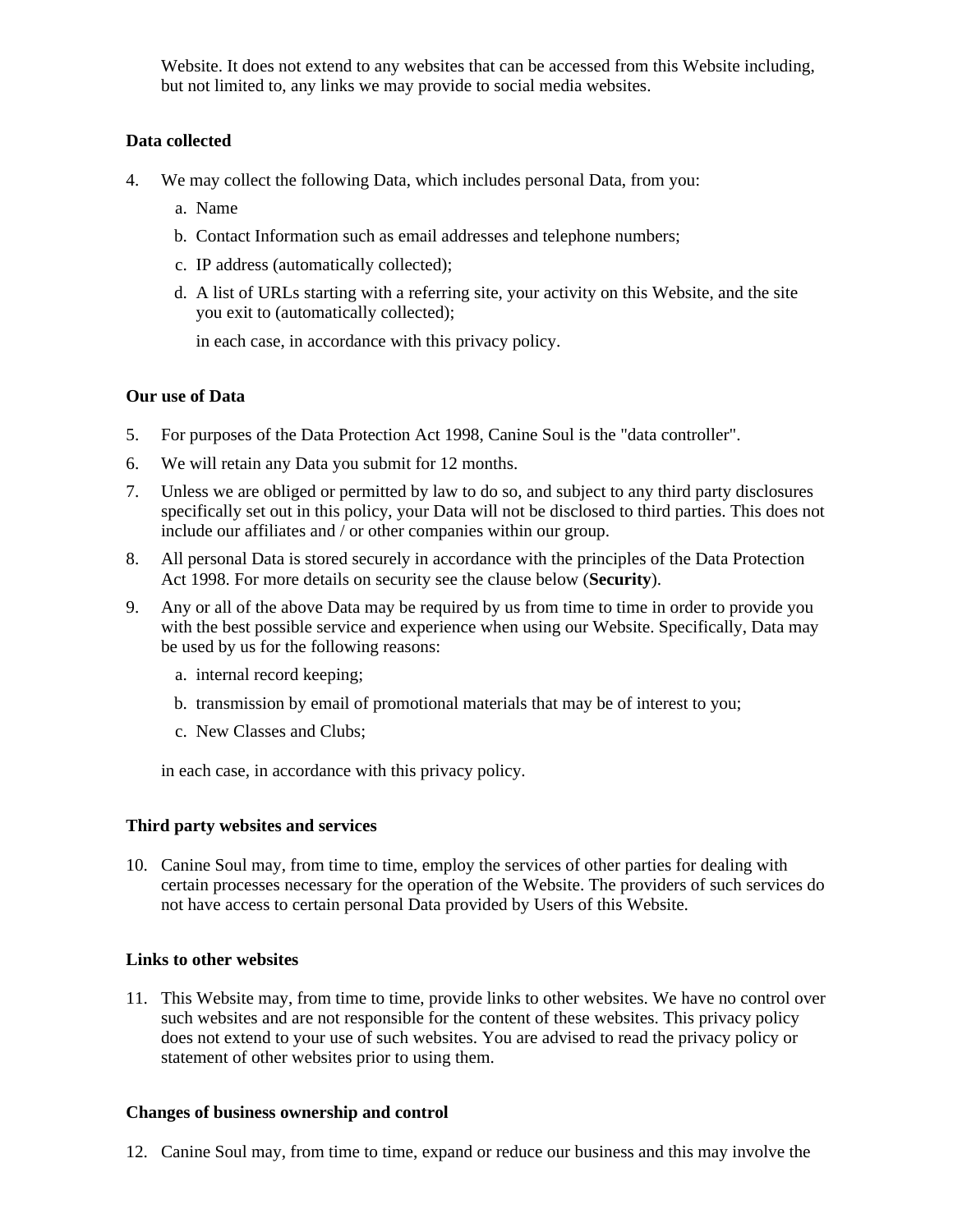sale and/or the transfer of control of all or part of Canine Soul. Data provided by Users will, where it is relevant to any part of our business so transferred, be transferred along with that part and the new owner or newly controlling party will, under the terms of this privacy policy, be permitted to use the Data for the purposes for which it was originally supplied to us.

- 13. We may also disclose Data to a prospective purchaser of our business or any part of it.
- 14. In the above instances, we will take steps with the aim of ensuring your privacy is protected.

#### **Controlling use of your Data**

- 15. Wherever you are required to submit Data, you will be given options to restrict our use of that Data. This may include the following:
- 16. use of Data for direct marketing purposes; and
- 17. sharing Data with third parties.

# **Functionality of the Website**

- 18. To use all features and functions available on the Website, you may be required to submit certain Data.
- 19. You may restrict your internet browser's use of Cookies. For more information see the clause below (**Cookies**).

# **Accessing your own Data**

20. You have the right to ask for a copy of any of your personal Data held by Canine Soul (where such Data is held) on payment of a small fee, which will not exceed £0.

# **Security**

- 21. Data security is of great importance to Canine Soul and to protect your Data we have put in place suitable physical, electronic and managerial procedures to safeguard and secure Data collected via this Website.
- 22. If password access is required for certain parts of the Website, you are responsible for keeping this password confidential.
- 23. We endeavour to do our best to protect your personal Data. However, transmission of information over the internet is not entirely secure and is done at your own risk. We cannot ensure the security of your Data transmitted to the Website.

#### **Cookies**

- 24. This Website may place and access certain Cookies on your computer. Canine Soul uses Cookies to improve your experience of using the Website and to improve our range of services. Canine Soul has carefully chosen these Cookies and has taken steps to ensure that your privacy is protected and respected at all times.
- 25. All Cookies used by this Website are used in accordance with current UK and EU Cookie Law.
- 26. Before the Website places Cookies on your computer, you will be presented with a message bar requesting your consent to set those Cookies. By giving your consent to the placing of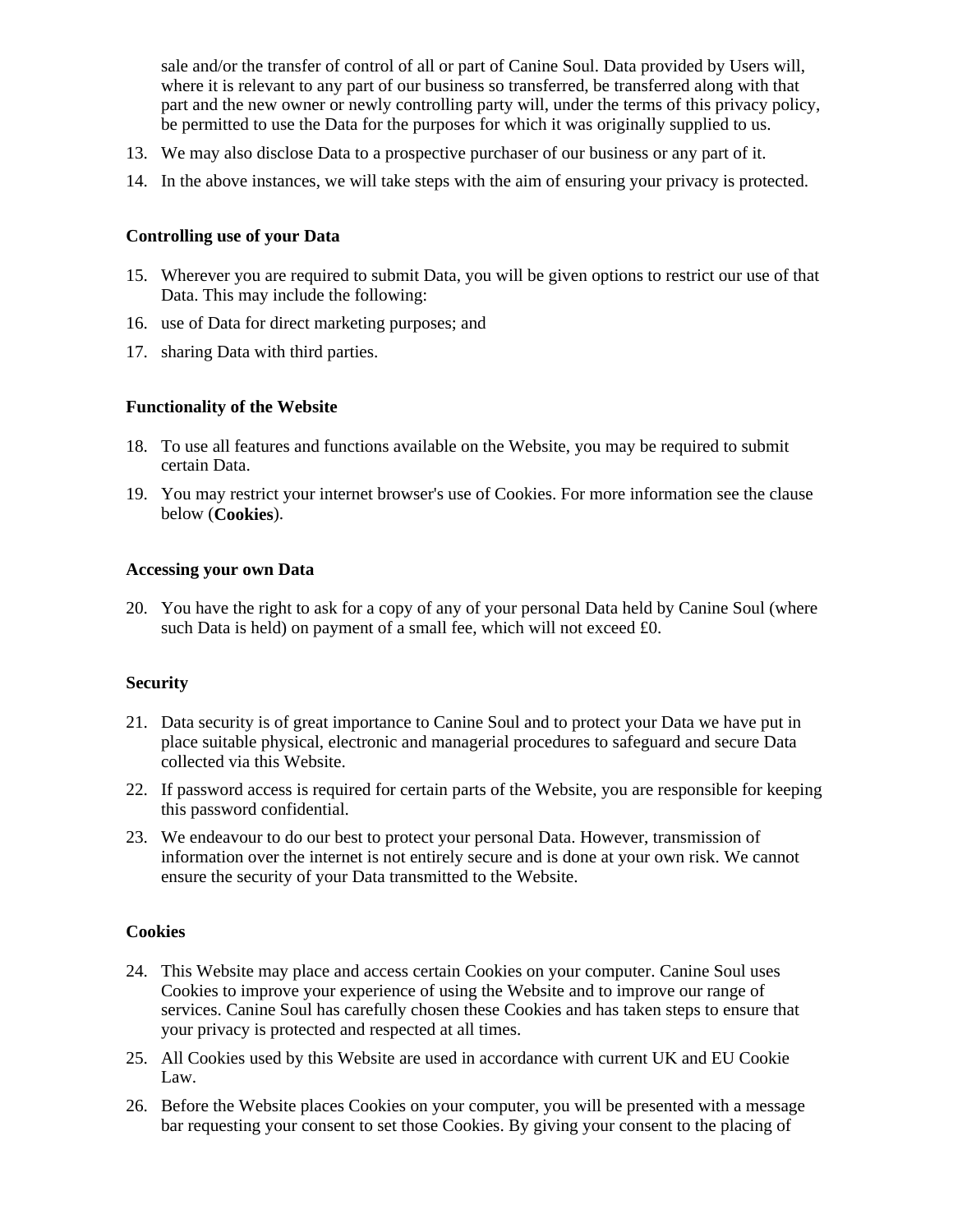Cookies, you are enabling Canine Soul to provide a better experience and service to you. You may, if you wish, deny consent to the placing of Cookies; however certain features of the Website may not function fully or as intended.

27. This Website may place the following Cookies:

| <b>Type of Cookie</b>             | <b>Purpose</b>                                                                                                                                                                                                                                                                        |
|-----------------------------------|---------------------------------------------------------------------------------------------------------------------------------------------------------------------------------------------------------------------------------------------------------------------------------------|
| Strictly necessary cookies        | These are cookies that are required for the operation of our<br>website. They include, for example, cookies that enable you to<br>log into secure areas of our website, use a shopping cart or make<br>use of e-billing services.                                                     |
| Analytical/performance<br>cookies | They allow us to recognise and count the number of visitors and<br>to see how visitors move around our website when they are<br>using it. This helps us to improve the way our website works,<br>for example, by ensuring that users are finding what they are<br>looking for easily. |

- 28. You can choose to enable or disable Cookies in your internet browser. By default, most internet browsers accept Cookies but this can be changed. For further details, please consult the help menu in your internet browser.
- 29. You can choose to delete Cookies at any time; however you may lose any information that enables you to access the Website more quickly and efficiently including, but not limited to, personalisation settings.
- 30. It is recommended that you ensure that your internet browser is up-to-date and that you consult the help and guidance provided by the developer of your internet browser if you are unsure about adjusting your privacy settings.

#### **General**

- 31. You may not transfer any of your rights under this privacy policy to any other person. We may transfer our rights under this privacy policy where we reasonably believe your rights will not be affected.
- 32. If any court or competent authority finds that any provision of this privacy policy (or part of any provision) is invalid, illegal or unenforceable, that provision or part-provision will, to the extent required, be deemed to be deleted, and the validity and enforceability of the other provisions of this privacy policy will not be affected.
- 33. Unless otherwise agreed, no delay, act or omission by a party in exercising any right or remedy will be deemed a waiver of that, or any other, right or remedy.
- 34. This Agreement will be governed by and interpreted according to the law of England and Wales. All disputes arising under the Agreement will be subject to the exclusive jurisdiction of the English and Welsh courts.

#### **Changes to this privacy policy**

35. Canine Soul reserves the right to change this privacy policy as we may deem necessary from time to time or as may be required by law. Any changes will be immediately posted on the Website and you are deemed to have accepted the terms of the privacy policy on your first use of the Website following the alterations.

You may contact Canine Soul by email at donnaokeeffe@caninesoul.co.uk.